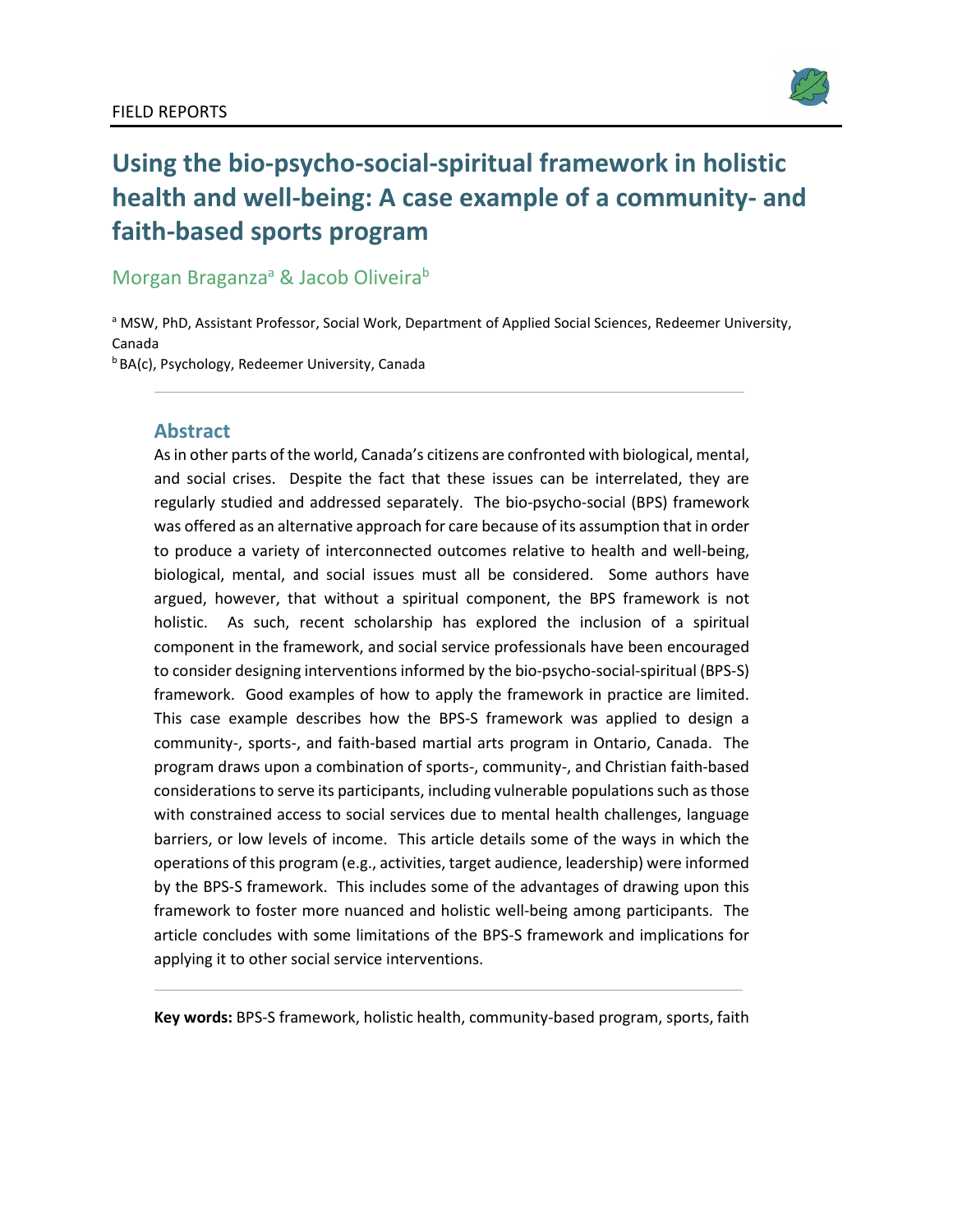#### **Introduction**

Like others across the globe, Canada's citizens are confronted with devastating biological, mental, and social issues such as high rates of noncommunicable disease, mental illness, and social challenges. <sup>1</sup> These issues are regularly studied and addressed separately (e.g., different service providers, systems, disciplines), despite the fact they can be intimately interconnected. Mental health incorporates emotional and spiritual health and is influenced by many factors including biological health and social predictors such as home and work environment. 2

Given the interconnected nature of crises, increasingly, scholars and practitioners are calling for more holistic service responses to facilitate care. The bio-psycho-social (BPS) framework is beginning to be more commonly discussed in health and social sciences because of its assumption that in order to produce a variety of interconnected, nuanced outcomes relative to health and well-being, biological, mental, and social issues must all be considered. 3 Approximately 30 years ago, scholars in some areas, especially in health and palliative care, began exploring the inclusion of a spiritual component within this framework.<sup>4,5</sup> Without it, some supporters of the BPS model felt that the BPS framework was incomplete—it was not holistic. 4 More recently, social service professionals have been encouraged to design interventions informed by the BPS-S framework yet good examples of how to apply the BPS-S framework in practice are limited.<sup>6</sup>

This article responds to this gap in literature by offering a case example of an intervention informed by the BPS-S framework. More specifically, the Kung-Fu for Christ (KFFC) program draws upon a combination of sports-, community-, and Christian faith-based considerations to serve its participants, including vulnerable populations such as those with constrained access to social services due to mental health challenges, language barriers, or low levels of income. Often, vulnerable community members struggle with multiple interconnected challenges such as ill health (biological), mental illness (psychological), social exclusion (social), and hopelessness (spiritual).<sup>7,8</sup> Although research suggests that sports, generally,<sup>9</sup> and the combination of sports with community work can be advantageous for promoting mental health,<sup>10</sup> little scholarship focuses on how the inclusion of Christian faith within sports-based community work can facilitate holistic health. This article details some of the ways

activities, target audience, leadership) were informed by the BPS-S framework. In so doing, the advantages of drawing upon the BPS-S framework to foster more nuanced and holistic well-being among participants is discussed. The article concludes with implications for applying the BPS-S framework to other social service interventions. When referring to the BPS-S framework, the

in which the operations of this program (e.g.,

term *spiritual* is used. Some scholars, however, contend that there is a distinction between *spirituality* and *religion.* <sup>11</sup> *Spirituality* can involve a search for transcendent personal meaning or purpose and connectedness, such as with others, or something beyond oneself (e.g., a deity). <sup>11</sup> Although *religion* includes similar attributes, it tends to incorporate a specific set of practices, ethics, and values associated with particular beliefs (e.g., about a certain God, set of sacred scriptures). <sup>11</sup> Although religion and spirituality can be expressed in similar ways, this is not always the case. <sup>11</sup> Religion can be expressed through group or private prayer, reading sacred scriptures, or engaging in worship activities while spirituality can be expressed through music or art.<sup>11</sup> Although the term *spirituality* will be used in order to be in keeping with the spiritual component of the BPS-S framework, this article will primarily discuss the inclusion of religious activities and components within the KFFC program.

#### **Case Example**

Based out of Ontario, Canada, the KFFC program uses martial arts (MA) as a conduit for fostering physical, mental, social, and spiritual health. The program, which is offered free of charge, consists of four classes a week year-round: one for

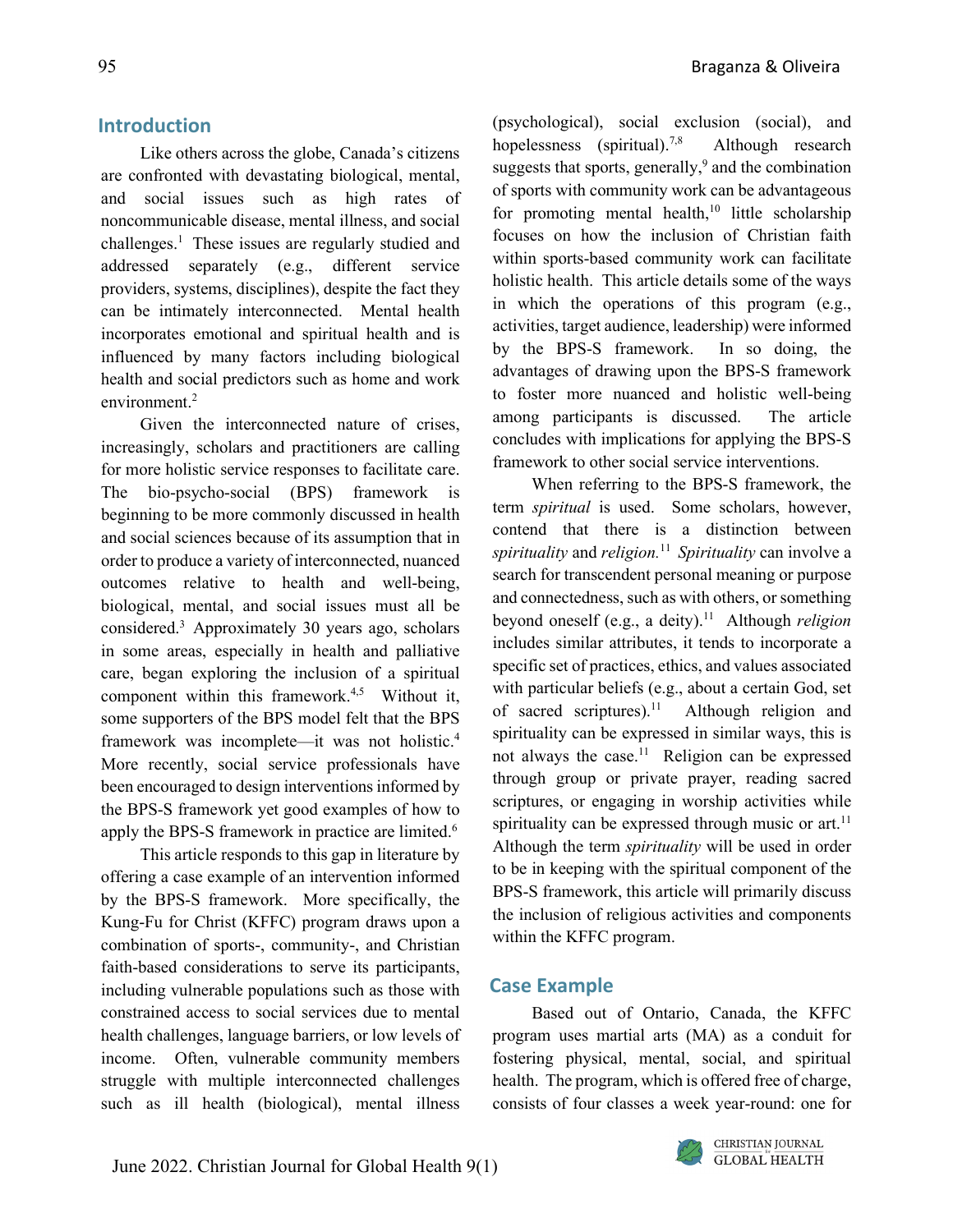children (aged seven to 15); one for adults (aged 16 and up); one for the program's volunteer instructors; one for junior (youth) volunteer leaders. Operating since 2013, the program serves around 40–60 children and 20 adults weekly in the children's and adult's classes, respectively. <sup>12</sup> Its participants are diversified by gender, ethnicity, culture, first language, level of education and income, ability, and religion, among other demographics.

The Thursday night classes were designed to build community and to teach kung-fu to children and adults in a way that reflects Christian values through sport in order to intentionally expose non-Christian students to Christian beliefs and values and to encourage the spiritual growth of new and mature Christians. The Monday night classes were designed to advance instructors in their own MA training and to teach them how to instruct others in MA and in sharing the Gospel. During all classes, devotional lessons and prayer are incorporated.

In order to develop KFFC, program developers drew upon MA research. At the time that it was developed (in 2012), there was less research available. This article features some of the research used at the time as well as more recent research for the purposes of advancing knowledge, particularly for those who may be interested in developing a similar program.

## **Brief Introduction to the Sport of Kung-Fu**

MA were historically used to train for war and have been practiced for centuries.<sup>13</sup> The advent of modern weapons (e.g., guns) caused MA to become a sport used in the Western world for physical training as well as for mental, social, and spiritual development. 13,14

Kung-fu (K-F), specifically, is considered a "traditional" MA emphasizing "philosophy and tradition, pattern practice/Kata, respect, meditation, self-control, [and] non-aggression"<sup>13</sup> (p. 10). K-F is also considered a "hard" MA because of its focus on generating speed and force in its techniques and strikes. 13,14

In their typical curriculum, K-F students learn combinations of hand strikes and kicks that can be practiced with or without equipment such as punching bags. 15 These techniques are also put into choreographed patterns of movements called "katas"<sup>14,15</sup> (p. 2). Through activities called "sparring," students also practice their techniques on a partner's body in a controlled way. <sup>15</sup> K-F also incorporates markers of other sports such as aerobics. 16

Fighting techniques taught in K-F are not used to conquer or harm opponents, but rather used for artistic expression, to develop athleticism and gain physical education, to develop morality, and to "improve one's self mentally, socially, and (potentially) spiritually"<sup>17</sup> (p. 68). All lessons are transferrable to everyday living.

## **Case Example: Applying the BPS-S Framework to Develop the KFFC Program**

#### **Biological**

The KFFC program was designed to help students engage in a healthier lifestyle. Increasingly, K-F is being used in programming for young, middle, and older adults<sup>14</sup> because of its various positive biological outcomes such as improved flexibility, coordination, speed, and endurance. $18$ Training in K-F can quickly facilitate physical benefits (within weeks)<sup>19</sup> regardless of the age at which a student begins their training.<sup>14</sup> Physical activity can combat a sedentary lifestyle that can lead to obesity in childhood, adolescence, or in later life,<sup>18</sup> and prevent diseases (e.g., cancer, diabetes) and premature, preventable death. <sup>14</sup> Drawing upon this research, in the KFFC program, children, youth, middle aged, and older adults are encouraged to be physically active by engaging in weekly training sessions in order to improve their fitness (e.g., flexibility, coordination, endurance).

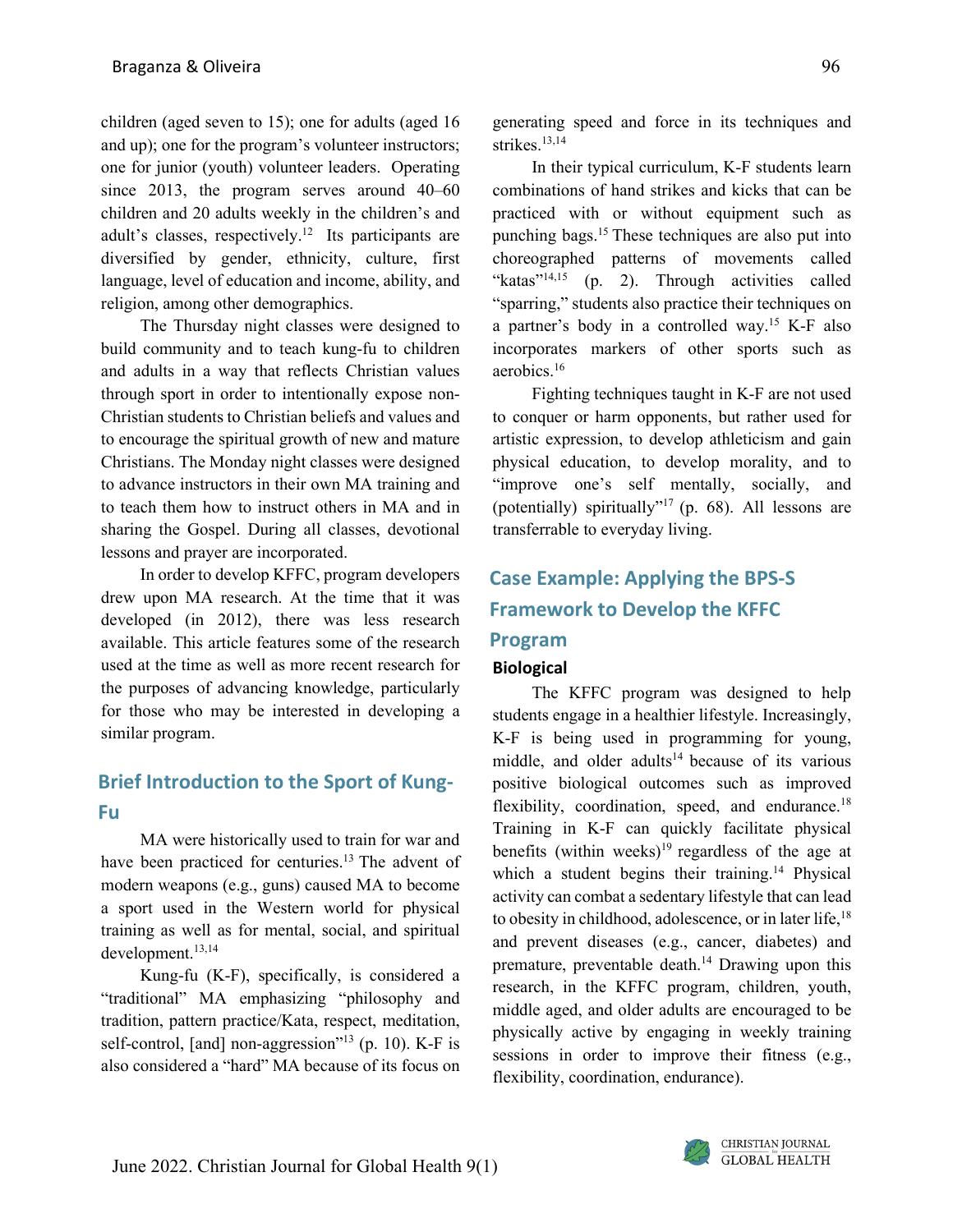The KFFC program intentionally includes physically intense training activities. This is because the moderate-to-vigorous training intensity of K-F can contribute to many positive elements of health such as improved cardiovascular fitness, increased muscular strength and endurance, and improved skeletal status (e.g., bone strength). <sup>14</sup> In the KFFC program, students also practice techniques (e.g., kicking, punching) and katas meant to improve their  $coordination$ , flexibility and balance<sup>14</sup> which research suggests is particularly advantageous for vulnerable populations such as older adults at risk of falls,<sup>16</sup> or persons with visual impairments.<sup>20</sup> Some scholars suggest that for some, practicing K-F for as little as 30 minutes per session twice a week for a month can lead to improvements in balance and neuromuscular control. 16

Although KFFC, in keeping with traditionally hard MA, was intended to be physically intense, it was also designed to allow students to train within their abilities. Additionally, KFFC's belt ranking system ensures that fitness requirements increase incrementally in difficulty as students progress in their training.<sup>21</sup>

#### **Psychological**

The connection between MA and improved psychological well-being is well established<sup>15,22</sup> in children, adults, and older adults.<sup>23,24</sup> As such, the KFFC program designers incorporated activities meant to increase students' psychological health and well-being. More specifically, KFFC students learn and practice K-F techniques such as sparring, self-defence, and katas that the research suggests can increase their cognitive functioning such as attention, working memory, long-term memory, speech, intelligence, 16,25 judgement, planning, and conflict resolution. Improvements in cognitive functioning were expected to span all ages and developmental stages. Additionally, it was expected that psychological improvements would be realized quickly since some researchers have found that after only a few months of training, older adults see improvements in memory,<sup>16,23</sup> motor reaction time,

and divided attention. <sup>16</sup> During their training, KFFC students also learn and practice challenging techniques that become increasingly cognitively demanding in order to facilitate improved psychological functioning.

During the KFFC program, students participate in what some call *rituals*, which are repeated practices<sup>26</sup> such as bowing into and out of the training area before and after classes and repeatedly preforming katas. In keeping with research, it was theorized that such ritualized activities could lead to improvements in self-discipline and self-control. 26

Through training activities such as partner drills, KFFC was designed to improve mood and emotional well-being<sup>23,27</sup> as well as foster resilience and coping. Such training activities were also built into the KFFC curriculum to help students learn how to (and that they can) push themselves beyond their limits, which research suggests will give them confidence in their ability to persevere and grow through difficultly.28 In keeping with MA research, specific partner drills (e.g., self-defence, sparring) were also incorporated into the KFFC program in order to increase students' tolerance of distress since they are repeatedly exposed to stressful<sup>29</sup> and threatening situations, <sup>30</sup> and taught how to positively respond. 28

KFFC program designers intentionally included a variety of individual and partner training activities such as katas, conditioning, sparring, and self-defence based on research suggesting that such training will support those with mental illnesses. For instance, MA training is an effective methodology for supporting children with Autism Spectrum Disorder such as by developing social skills and  $improving$  overall attitude<sup>31</sup> and executive functioning (e.g., working memory, emotional regulation, behaviour inhibition). Research suggests that adults who train in karate are less prone to depression, <sup>32</sup> and MA training can improve perceived quality of life. 14

KFFC incorporates *modelling,* 33 the process of learning behaviour by observing another person. In MA, it is important that instructors model positive

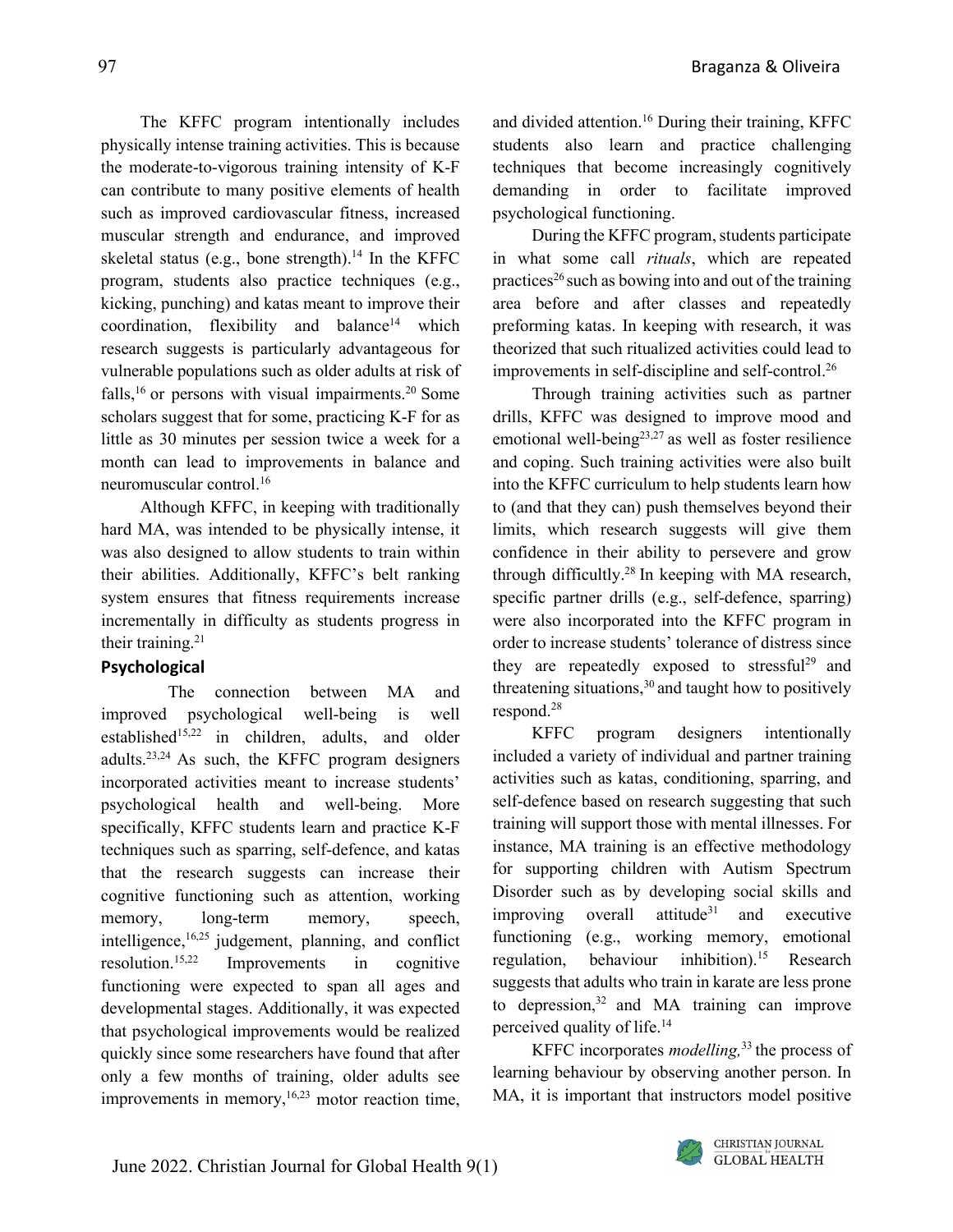behaviour during training (e.g., self-control, respect) so students can learn and emulate it.<sup>34,35</sup> Modelling is particularly important for students who lack positive or supportive role models (e.g., parental figures).<sup>35</sup> KFFC instructors are expected to model excellent character<sup>25</sup> and have a combination of leadership and mentorship abilities. <sup>36</sup> Further, KFFC instructors must demonstrate care toward students, such as by showing faith in their abilities<sup>35</sup> and by offering positive feedback. <sup>37</sup> Such care can boost students' confidence and self-esteem<sup>35</sup> and positively influence behaviour. 34

In the KFFC program, positive modelling is not just demonstrated by adult leaders, but also by children and youth. As is typical in many MA programs, more advanced students are given teaching responsibilities. <sup>36</sup> More than this, in the KFFC program, children and youth can develop their leadership skills by taking a youth leadership development course and then serving as models for other students.

#### **Social**

Research suggests that MA can foster positive social functioning, which is important because effectively engaging in social exchanges (e.g., making eye contact or taking turns conversing) can be particularly challenging for some, including those with mental illnesses such as Autism. 38 KFFC was designed to facilitate improvements in social functioning by incorporating training activities such as self-defence that would allow students to work with and give feedback to their teammates to purposely facilitate social exchanges. Additionally, in the KFFC program, within their first few weeks of training, students are encouraged to begin demonstrating, and even informally teaching, techniques to their peers.

In the KFFC program, a created sense of belonging was important for all students, including those who experience social exclusion (e.g., due to a mental illness). 39 One program aim was to intentionally bring students together across demographic divides. This was to be accomplished in two ways. First, an intentional recruitment

strategy was to be used to recruit program participants from neighborhoods identified as being demographically diversified. Then, the program was designed to ensure that students work in groups of diversified peers to practice their techniques. Relatedly, in many MA programs, including KFFC, the whole family trains together. This allows parents and children to bond over a common interest. 35

KFFC was also designed to promote prosocial behaviours such as respect, empathy,<sup>40</sup> and compassion<sup>28</sup> that students demonstrate in and outside of training. In KFFC, as in MA, students can learn how to remain calm under duress and regulate potentially harmful impulses.28 In KFFC, students are taught through verbal lessons and K-F techniques (e.g., sparring, self-defence) how to react nonviolently37 toward others in situations when conflict is present. <sup>28</sup> Furthermore, they are taught peaceful conflict resolution strategies such as positive bystanding behaviours.37 KFFC program developers were also careful to construct the program in a way that students would be explicitly taught skills to prevent aggressive or violent thinking, attitudes, and behaviours. KFFC students are taught to respond to their partner at the end of a sparring match with gratitude through a symbolic touching of their gloves. <sup>28</sup> This action teaches students that resolution and harmony can be achieved after a conflict.<sup>28</sup>

#### **Spiritual**

The KFFC program is rooted in *spirituality*, which in this case, refers specifically to Christian religious faith. It is, therefore, an example of a community-based program (i.e., a program interested in broad social change) that is informed by religion.<sup>41,42</sup> This means that activities designed to promote spiritual health were intentionally interwoven within the program. KFFC leaders were trained to demonstrate Christian values such as love and patience in every interaction with students, families, and community members. The assumption was that by integrating spirituality, students would feel listened to and deeply appreciated, cared for, and loved. This was especially important given KFFC's target audience: vulnerable persons such as those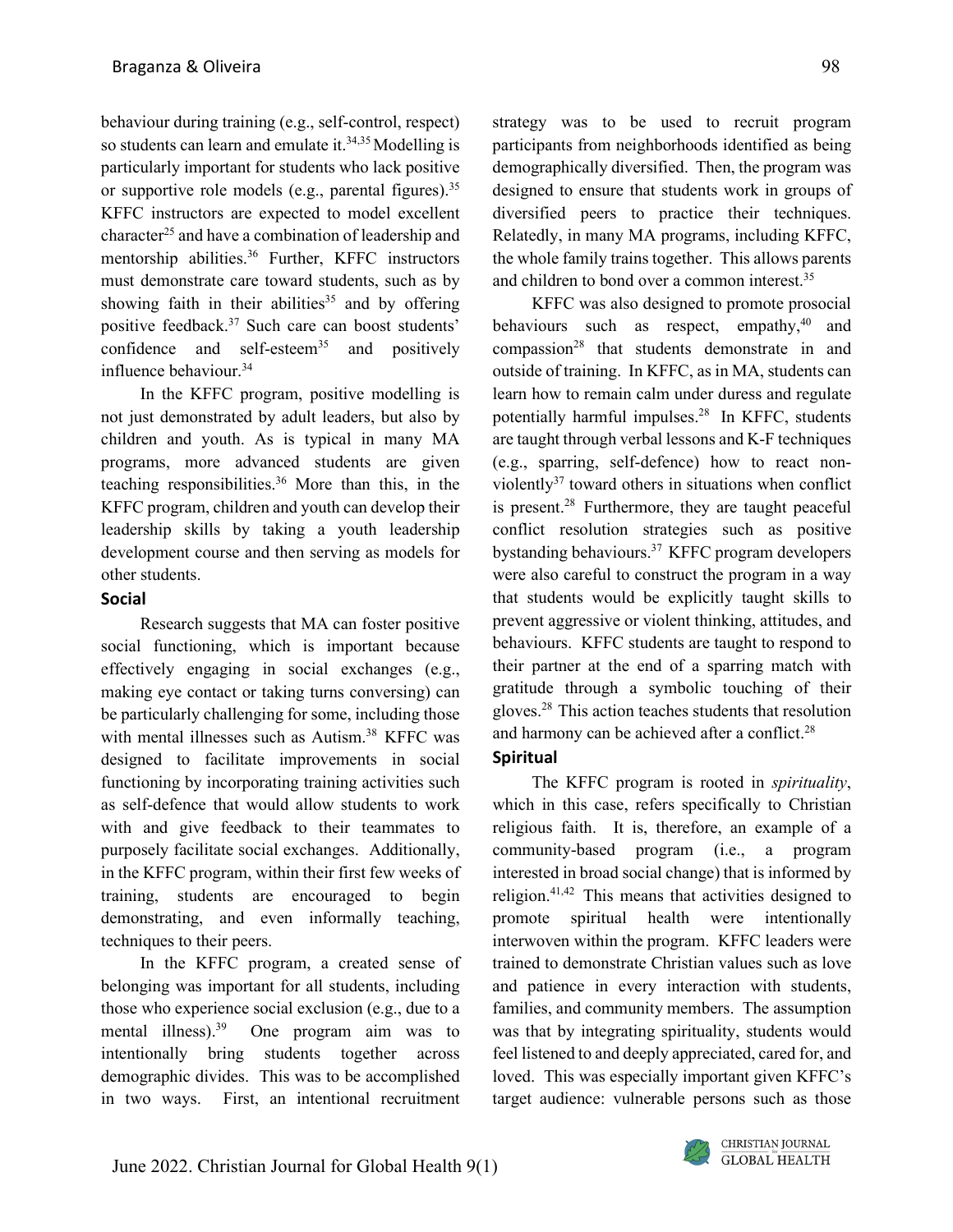with mental illnesses, struggles with substance use, low income, and new immigration status.<sup>12,43</sup> Spirituality was also integrated into the KFFC program in light of research suggesting that it can positively impact people in a myriad ways.44 For instance, spirituality can positively influence mental health.45 For at-risk individuals, spirituality can foster positive health and mental outcomes, teach healthy coping mechanisms, and improve life satisfaction and subjective well-being.<sup>46</sup>

In keeping with traditional MA programs, KFFC was designed to encourage students to develop in their character. <sup>41</sup> The KFFC program, however, articulates them in accordance with Christian Biblical values, virtues, and attributes. Through techniques and verbal lessons (i.e., devotionals) offered at the end of classes, KFFC teaches students what MA scholars would deem to be "virtuous character strengths" such as "courage, benevolence, wisdom, temperance and justice"<sup>28</sup> (p. 2), respect, peace, and self-control. 41,45 Research suggests that religious engagement offers individuals the opportunity to be a part of a community, which in itself, can facilitate the formation of strong social connections. Furthermore, through religious affiliations, individuals are provided opportunities to seek assistance and advice.<sup>47</sup> By incorporating religious engagement into the program, such as through bringing together non-Christian and Christian-identifying students, the KFFC program was designed to expand participants' social circles.

KFFC was developed to facilitate communal religiosity such as by integrating group prayer at the end of each training session and offering a youth-led, Bible study after class. Engaging in public religiosity, such as attending religiously-based activities, can increase life satisfaction. <sup>46</sup> Engaging in group prayer and Bible readings can improve social relations by increasing the ability to forgive others for wrongs and motivation to repair damaged relationships. KFFC was also designed to encourage students to pray, read their Bibles, and attend religious activities (e.g., church, Bible studies, Alpha courses, etc.) because spiritual growth, and

more specifically, immersion in the Bible and theological teachings, can facilitate spiritual maturity and discipleship. 49

### **Overlapping, Interconnected, and Multidimensional BPS-S Benefits**

Categorizing KFFC's activities and assumed outcomes in light of the BPS-S framework is challenging because in keeping with MA research, this program was intended to promote overlapping and interconnected physical, mental, social, *and* spiritual health. 17,45

Like MA, the KFFC program was designed to teach students in all age groups how to overcome physical, mental, and spiritual hardships. $17,50$  Group exercise can foster psychological development such as self-efficacy beliefs, <sup>51</sup> and lead to social benefits such as friendship development and a sense of belonging. <sup>10</sup> Sport, in particular, can overcome barriers (e.g., communication) making it an accessible social option.<sup>10</sup> There are also benefits to having social support when trying to increase one's level of fitness.14

Martial arts can reduce disordered behaviours associated with panic disorders, generalized anxiety disorders, social phobias, obsessive compulsive disorders, binge eating, anorexia nervosa, Alzheimer's disease, dementia, and depression.<sup>52</sup> This is important because KFFC's target demographic includes those struggling with low income, who, research suggests, are more likely than those who are wealthy to suffer from depression due to economic stressors. 53

The promotion of non-violence is another outcome of MA that is connected to various BPS-S categories. Philosophical underpinnings common to MA such as "respect for others, humility, confidence, responsibility, honesty, perseverance, and honor<sup>"54</sup> (p. 1137) can enhance character development and facilitate a number of psychological and social benefits such as awareness of emotions (e.g., anger) and increased altruism.<sup>37</sup> These philosophical underpinnings also align with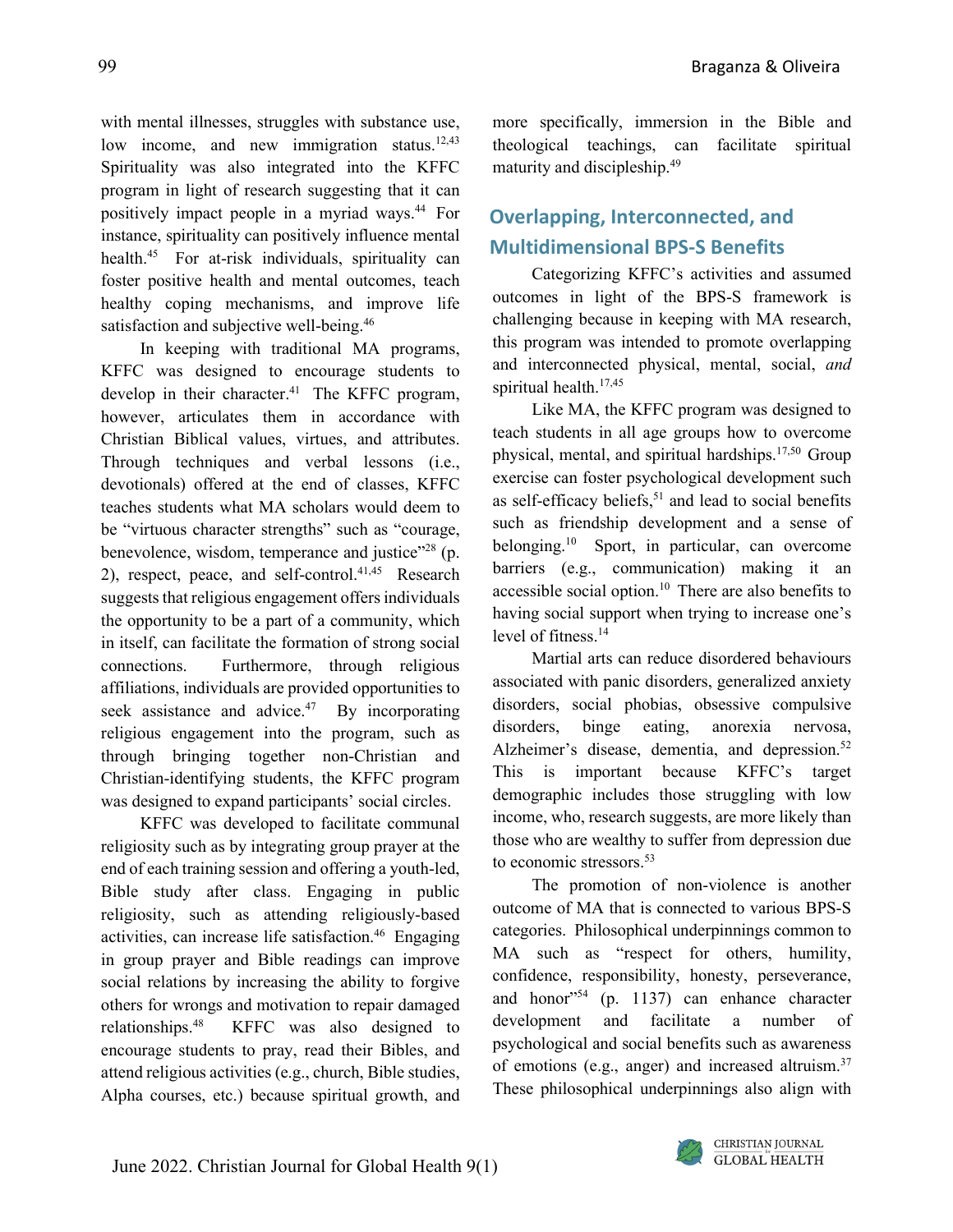spiritual well-being such those fostered by "the fruits of the Spirit" (e.g., patience, peace) (see Galatians 5:13–23). MA, then, can allow students to learn the Biblical values needed to lead lives of faith. Since spirituality is connected to other BPS categories, this is important. Spiritual well-being can lead to lowered onset rates of many physical conditions including coronary disease, heart attacks, emphysema, cirrhosis, liver disease, and hypertension. 55 Spirituality has even been positively correlated with longevity. 56

Additionally, the interconnected philosophical and spiritual underpinnings of the KFFC program were theorized to encourage increased social and civic engagement, such as through volunteering. Research suggests that persons are more likely to engage and stay involved in volunteer activities if they feel as though they are part of the team, receive regular encouragement, and have their work recognized. <sup>56</sup> Mentorship, which can be connected to volunteerism, can increase positive selfperception, increase academic performance, decrease high-risk behaviours, and improve interpersonal relationships.<sup>57</sup>

#### **Lessons Learned**

This article offers an example of a program that was intentionally designed such that program operations (e.g., curriculum) were informed by the BPS-S framework. For example, activities were incorporated into the KFFC curriculum that research suggests would lead to increases in students' biological, psychological, social, and spiritual health, as well as promote overlapping areas of health (social and spiritual). Training activities such as hand strikes, kicks, and katas, in particular, can lead to biological and psychological improvements such as in strength, endurance, memory, and selfconfidence. Partner training drills can advance biological, psychological, and social health. Leadership development activities can foster psychological and social health. KFFC leaders were instructed to teach in ways that would model prosocial behaviour. Religious curricular components,

such as verbal lessons and activities meant to animate religious engagement (e.g., group prayer, Bible study), were incorporated to promote spiritual, social, and psychological health.

By detailing some of the ways in which the KFFC program was informed by the BPS-S framework, this case example highlights the potential and advantages of using a BPS-S framework to develop programs aimed at providing holistic care: that is, programming that considers the promotion of biological, psychological, social, and spiritual health and well-being relative to one's self, others, and community. This programming includes supporting persons from diversified populations, including those who are vulnerable. This case example also illustrates how incorporating BPS and S categories into program activities can have multidimensional impacts on health. It also overtly demonstrates the importance of adding a spiritual component to the BPS framework to achieve more holistic health.

## **Implications and Recommendations for the Future**

Community-, sports-, and faith-based programming which incorporate the BPS-S framework, such as the KFFC program discussed in this article, have the potential to contribute to social service and community development activities. Because of its reach, <sup>58</sup> assets, transferrable intervention outcomes, <sup>44</sup> and comparatively low implementation cost, <sup>44</sup> scholars and practitioners are urging service providers to incorporate MA such as K-F into services such as psychotherapy.<sup>28</sup> The additional inclusion of spirituality may offer a beneficial alternative to traditional community- and sports-based programming. For students across all demographics and age categories, such a program can have nuanced biological, psychological, social, and spiritual impacts. In typical programming, each of these elements of care would be offered by separate care providers.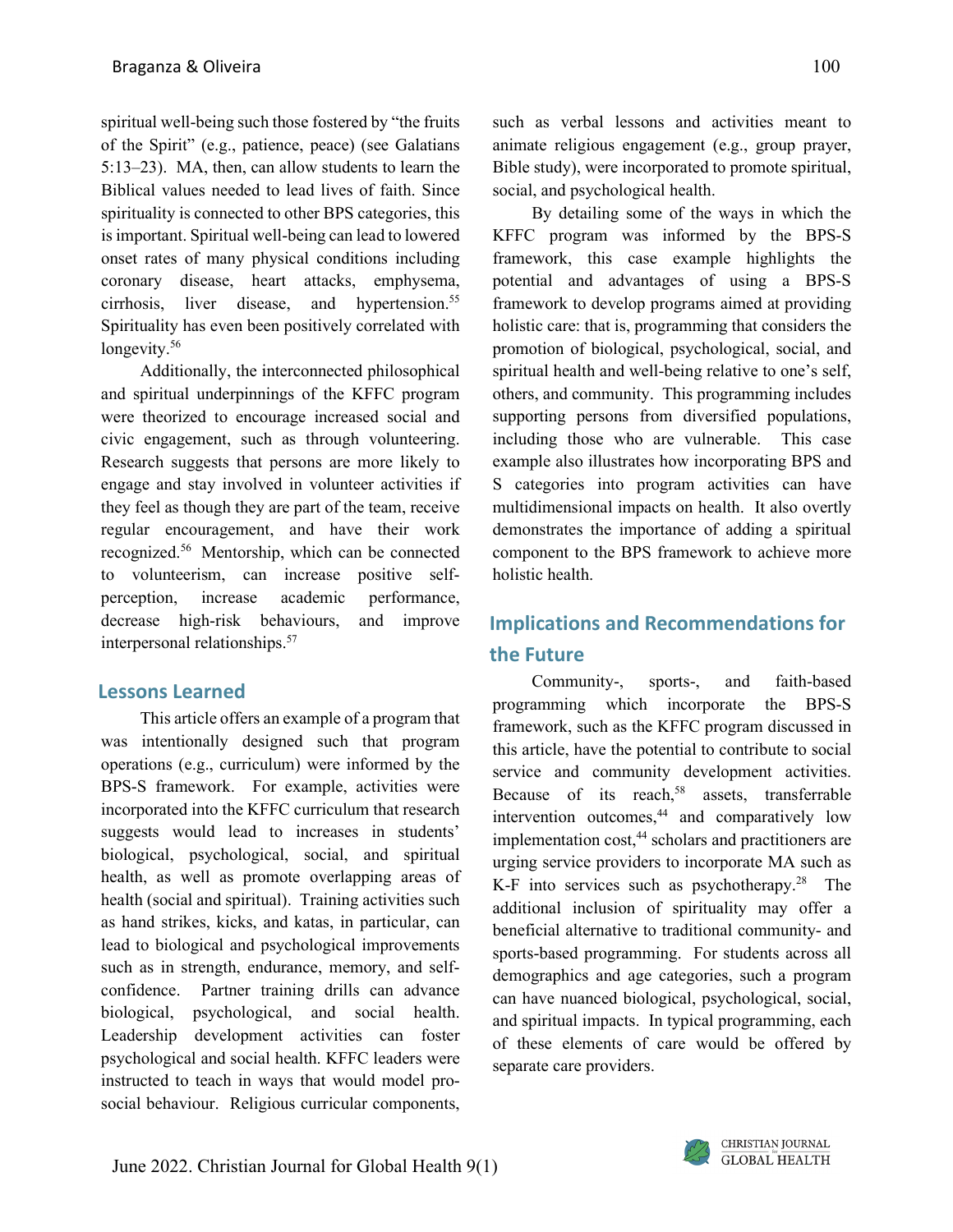Because of its focus on pro-social behaviours, such as compassion, <sup>28</sup> empathy, civic engagement, and leadership, a community-, sports-, and faith-based programming such as KFFC can be useful for community development activities and as a strategy for teaching interpersonal conflict resolution and relationship-building. Ultimately, this case example illuminates how the BPS-S framework could have important implications for micro and macro levels of practice.

### **References**

- 1. World Health Organization. 10 global health issues to track in 2021 [Internet]. [updated December 2020 Dec 24; cited 2021 Oct 15]. Available from: [https://www.who.int/news-room/spotlight/10-global](about:blank)[health-issues-to-track-in-2021](about:blank)
- 2. Kowpak D, Gillis L. Aboriginal mental healthcare in Canada: the role of alternative service delivery in transforming the provision of mental health services. Dalhousie J Interdiscipl Manage. 2015;11:1-31. [https://doi.org/10.5931/djim.v11.1.5531](about:blank)
- 3. Engel GL. The need for a new medical model: a challenge for biomedicine. Science. 1977;196(4286):129-36. [https://www.science.org/](about:blank)
- 4. Saad M, De Medeiros R, Mosini AC. Are we ready for a true biopsychosocial–spiritual model? The many meanings of "spiritual". Med. 2017;4(79):1-6. [https://doi.org/10.3390/medicines4040079](about:blank)
- 5. Sulmasy DP. A biopsychosocial-spiritual model for the care of patients at the end of life. Gerontologist. 2002;42(3 Suppl.): 24-33. [https://doi.org/10.1093/geront/42.suppl\\_3.24](about:blank)
- 6. Hunt J. Bio-psycho-social-spiritual assessment? Teaching the skill of spiritual assessment. Soc Work Christ. 2014;41(4):373-84. [https://www.nacsw.org/publications/journal-swc/](about:blank)
- 7. Brown K, Ecclestone K, Emmel N. The many faces of vulnerability. Soc Policy Soc. 2017;16(3): 497-510. [https://doi.org/10.1017/S1474746416000610](about:blank)
- 8. Moen P, Elder G, Lüscher K, Bronfenbrenner U. Examining lives in context: perspectives on the ecology of human development. 1st ed. Washington DC: American Psychological Association; 1995.
- 9. Hiremath C. Impact of sports on mental health. Int J Physiol, Nutr Phys Educ. 2019;SPI:14-8. [https://doi.org/10.22271/journalofsport](about:blank)

10.Schulenkorf N. Sustainable community development through sport and events: a conceptual framework for Sport-for-Development projects. Sport Manage Rev. 2012;15(1):1-12.

[https://doi.org/10.1016/j.smr.2011.06.001](about:blank)

- 11.Paul Victor CG, Treschuk JV. (2020). Critical literature review on the definition clarity of the concept of faith, religion, and spirituality. J Holistic Nurs. 2020;38(1):107-13. [https://doi.org/10.1177/0898010119895368](about:blank)
- 12.Braganza ME. National Association of Christians in Social Work. (2020, October 22). A creative response to community social work: introducing the Kung-Fu for Christ community-based ministry [Internet]; 2020 Oct 22 [updated October 2020 Oct 22; cited 2021 Oct 15]. Available from:

[https://www.nacsw.org/ENewsletters/October2020/Br](about:blank) [aganzaMKungFuforChrist.pdf?utm\\_source=getrespon](about:blank) [se&utm\\_medium=email&utm\\_campaign=member\\_ne](about:blank) [wsletters&utm\\_content=Check+Out+NACSW%27s+](about:blank) [October+2020+eNews](about:blank)

- 13.Tadasse ME. Martial arts and adolescents: using theories to explain the positive effects of Asian martial arts on the well-being of adolescents. J Marital Arts Anthropo. 2017;17(2): 9-23. [https://doi.org/10.14589/ido.17.2.2](about:blank)
- 14.Rios SO, Marks J, Estevan I, Barnett LM. Health benefits of hard martial arts in adults: a systematic review. J Sports Sci. 2018;36(14):1614-22. [https://doi.org/10.1080/02640414.2017.1406297](about:blank)
- 15.Phung JN, Goldberg WA. Promoting executive functioning in children with Autism Spectrum Disorder through mixed martial arts training. J Autism Dev Disord. 2019;49:3669-84. [https://doi.org/10.1007/s10803-019-04072-3](about:blank)

16.Witte K, Kropf S, Darius S, Emmermacher P, Böckelmann I. Comparing the effectiveness of karate and fitness training on cognitive functioning in older adults: a randomized controlled trial. J Sport Health Sci. 2016;5:484-90.

[http://dx.doi.org/10.1016/j.jshs.2015.09.006](about:blank)

- 17.Johnson JA, Ha P. Elucidating pedagogical objectives for combat systems, martial arts, and combat sport. J Martial Arts Anthropo. 2015;15(4):65-74. [https://doi.org/10.14589/ido.15.4.9](about:blank)
- 18.Podstawski R, Markowski P, Choszcz D. Effectiveness of martial arts training vs. other types of physical activity: differences in body height, body mass, BMI and motor abilities. S Afr J Res Sport Ph.

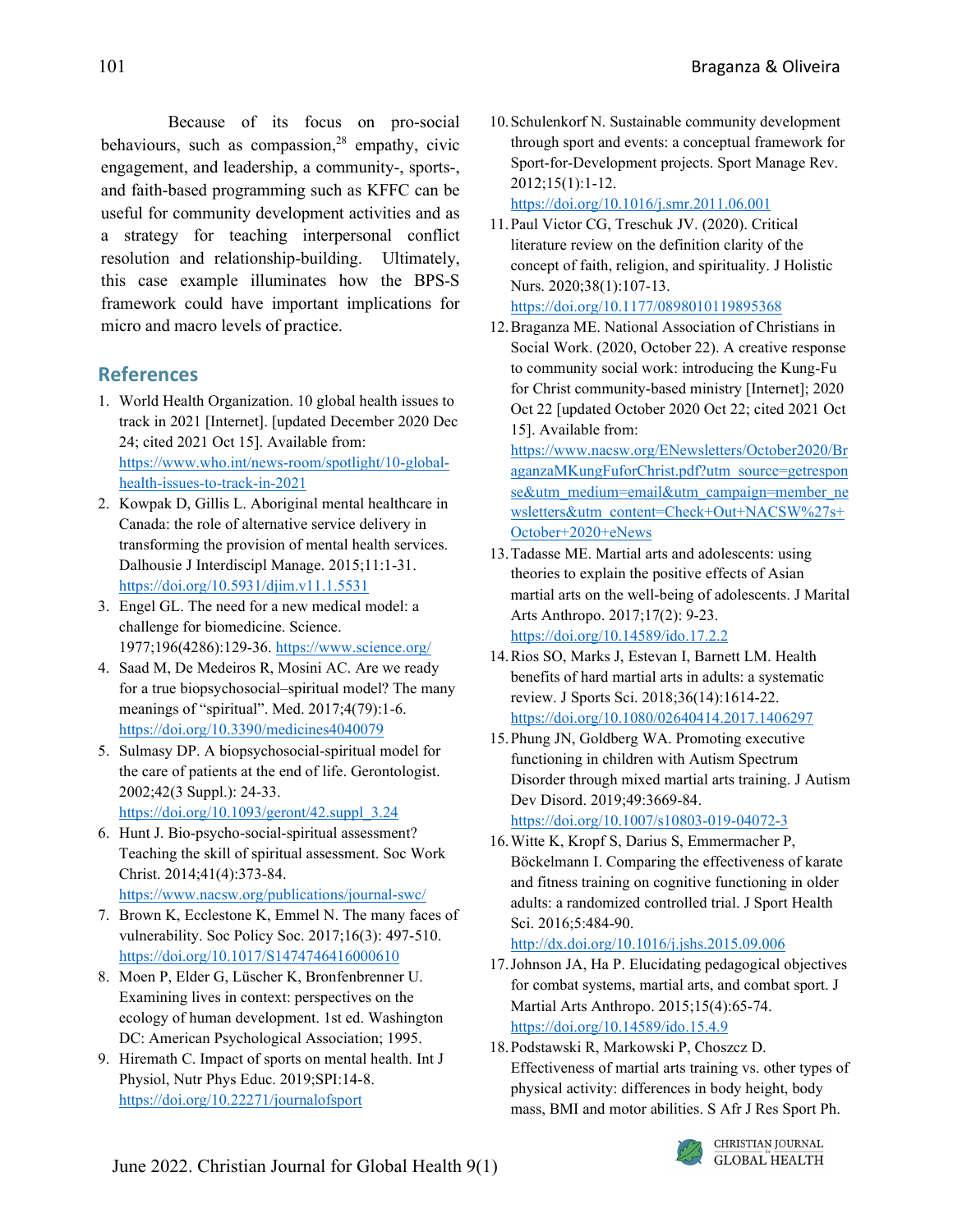2017;39(1):111-3.

#### [https://www.ajol.info/index.php/sajrs](about:blank)

- 19.Matthews MJ, Matthews H, Yusuf M, Doyle C. Traditional martial arts training enhances balance and neuromuscular control in female modern martial artists. J Yoga Phys Ther. 2016;6*(*1):1-5. [http://dx.doi.org/10.4172/2157-7595.1000228](about:blank)
- 20.Qasim S, Ravenscroft J, Sproule J. The effect of karate practice on self-esteem in young adults with visual impairment: a case study. Aust J Educ Develop Psychol. 2014;14:167–85. [https://www.newcastle.edu.au/research/centre/ajedp](about:blank)
- 21.Duncan GE, Anton SD, Sydeman SJ, Newton RL, Corsica JA, Durning PE, et al. Prescribing exercise at varied levels of intensity and frequency: a randomized trial. Arch Intern Med. 2005;165*(*20):2362-9. [http://dx.doi.org/10.1001/archinte.165.20.2362](about:blank)
- 22.Diamond A. Activities and programs that improve children's executive functions. Curr Dir Psychol Sc. 2012;21(5):335-41. [http://dx.doi.org/10.1177/0963721412453722](about:blank)
- 23.Jansen P, Dahmen-Zimmer K. Effects of cognitive, motor, and karate training on cognitive functioning and emotional well-being of elderly people. Front Psychol. 2012;3(40):1-7.

[http://dx.doi.org/10.3389/fpsyg.2012.00040](about:blank)

- 24.Johnstone A, Mari-Beffa P. The effects of martial arts training on attentional networks in typical adults. Front Psychol. 2018;9(80):1-9. [https://doi.org/10.3389/fpsyg.2018.00080](about:blank)
- 25.Lakes KD, Hoyt WT. Promoting self-regulation through school-based martial arts training. J Appl Dev Psychol. 2004;25(3):283-302. [https://doi.org/10.1016/j.appdev.2004.04.002](about:blank)
- 26.Tian AD, Schroeder J, Häubl G, Risen JL, Norton MI, Gino F. Enacting rituals to improve self-control. J Pers Soc Psychol. 2018;114(6):851-76. [http://dx.doi.org/10.1037/pspa0000113](about:blank)
- 27.Marie-Ludivine C-D, Papouin G, Saint-Val P, Lopez A. Effect of adapted karate training on quality of life and body balance in 50-year-old men. Open Access J Sports Med. 2010;1:143–50. [https://doi.org/10.2147/oajsm.s12479](about:blank)
- 28.Berg E, Prohl I. 'Become your best': on the construction of martial arts as means of selfactualization and self-improvement. Journalism, Media Cultural Studies J. 2016;0(5):1-19. [www.cf.ac.uk/JOMECjournal](about:blank)
- 29.Chen ACN, Dworkin SF, Haug J, Gehrig J. Human pain responsivity in a tonic pain model: physiological determinants. Pain. 1989;37(2):143-60. [https://doi.org/10.1016/0304-3959\(89\)90126-7](about:blank)
- 30.Clapton N, Hiskey S. Radically embodied compassion: the potential role of traditional martial arts in compassion cultivation. Front Psychol. 2020;11:1-3.

```
http://dx.doi.org/10.3389/fpsyg.2020.555156
```
- 31.McKeehan J. The art of martial behavior: using martial arts as a behavioral intervention for children with autistic spectrum disorders [Master's thesis]. Kaplan University; 2012.
- 32.Moore B, Dudley D, Woodcock S. The effect of martial arts training on mental health outcomes: a systematic review and meta-analysis. J Bodywork Movem Therap. 2020;24(4):402-12. [https://doi.org/10.1016/j.jbmt.2020.06.017](about:blank)
- 33.Bandura A, Ross D, Ross SA. Transmission of aggression through imitation of aggressive models. J Abnorm Soc Psych. 1961;63(3):575-82. [https://www.apa.org/pubs/journals/abn](about:blank)
- 34.Lantz J. Family development and the martial arts: a phenomenological study. Contemp Fam Ther. 2002;24(4):565‐80. [https://doi.org/10.1023/A:1021221112826](about:blank)
- 35.Twemlow SW, Sacco FC. The application of traditional martial arts practice and theory to the treatment of violent adolescents. Adolescence. 1998;33(131):505-18. [https://www.worldcat.org/title/adolescence/oclc/1788](about:blank) [916](about:blank)
- 36.Twemlow SW, Biggs BK, Nelson TD., Vernberg EM, Fonagy P, Twemlow SW. Effects of participation in a martial arts based anti‐bullying program in elementary schools. Psychol Schools. 2008;45(10):947‐ 5[9.https://doi.org/10.1002/pits.20344](about:blank)
- 37.Goodman RL, Burton MD. The inclusion of students with BESD in mainstream schools: teachers' experiences of and recommendations for creating a successful inclusive environment. Emot Behav Diffic. 2010;15(3):223‐37.

[https://doi.org/10.1080/13632752.2010.497662](about:blank)

38.Phung JN, Goldberg WA. Mixed martial arts training improves social skills and lessons problematic behaviors in boys with Autism Spectrum Disorder. Res Autism Spec Dis. 2021;83:1-9. [https://doi.org/10.1016/j.rasd.2021.101758](about:blank)

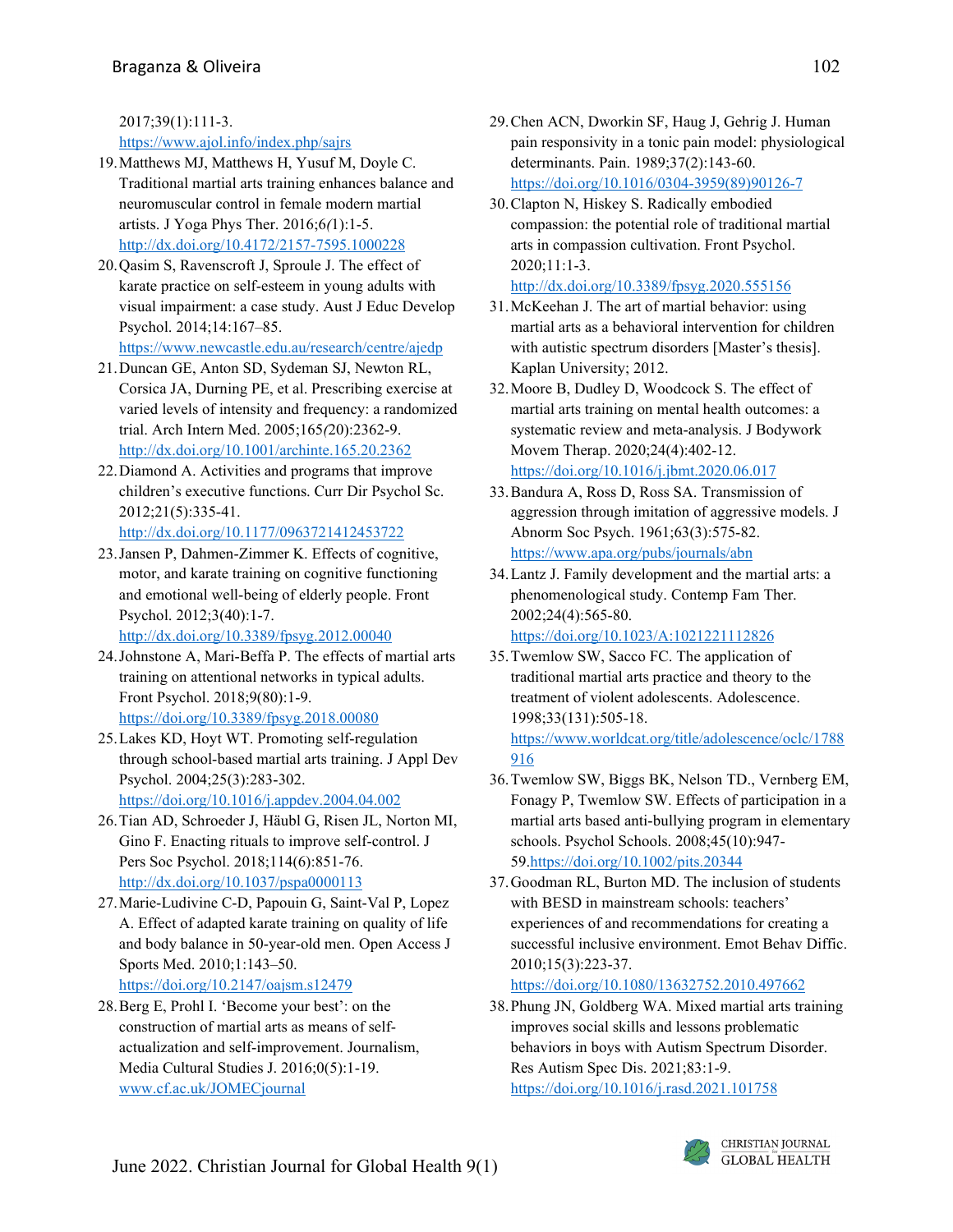- 39.Sutton C. Child and adolescent behaviour problems: a multidisciplinary approach to assessment and intervention. New Jersey: Wiley‐Blackwell; 2000.
- 40.Mickelsson TB. Modern unexplored martial arts what can mixed martial arts and Brazilian Jiu-Jitsu do for youth development? Eur J Sport Sci. 2020;29(3):386-93. [https://doi.org/10.1080/17461391.2019.1629180](about:blank)
- 41.Bowpitt G. Working with creative creatures: toward a Christian paradigm for social work theory, with some practical implications. British J Social Work. 2000;30:349-64. [https://doi.org/10.1093/bjsw/30.3.349](about:blank)
- 42.Gordon WL. The eight components of Christian community development [Internet]. [updated no date; cited 2021 Oct 15]. Available from: [http://www.ccda.org/philosophy](about:blank)
- 43.Gitterman A, editor. Handbook of social work practice with vulnerable and resilient populations. 3rd ed. New York: Columbia University Press; 2014.
- 44.Páez D, Martínez-Zelaya G, Bilbao M, García FE, Torres-Vallejos J, Vargas S, et al. Religiosity, psychosocial factors, and well-being: an examination among a national sample of Chileans. Psychol Reli Spiritual. 2018;10(2):138–45. [https://doi.org/10.1037/rel0000156](about:blank)
- 45.Harwood A, Lavidor M, Rasovsky Y. Reducing aggression with martial arts: a meta-analysis of child and youth studies. Aggress Violent Behav. 2017;34:96-101. [http://dx.doi.org/10.1016/j.avb.2017.03.001](about:blank)
- 46.Tsai J, Rosenheck RA. Religiosity among adults who are chronically homeless: association with clinical and psychosocial outcomes. Psych Services. 2011;62(10):1222-4. [http://doi.org/10.1176/ps.62.10.pss6210\\_1222](about:blank)
- 47.Braganza ME, Hoy S, Lafrenière G. "They are my family": exploring the usage of spiritual and religious supports by survivors of intimate partner violence. J Relig Spiritual Soc Work. 2022;41(1):23-50. [https://doi.org/10.1080/15426432.2021.1955427](about:blank)
- 48.Vasiliauskas SL. The effects of a prayer intervention on the process of forgiveness [doctoral dissertation]. George Fox University; 2010.
- 49.Stark R. The rise of Christianity: how the obscure, marginal Jesus movement became the dominant

religious force in the Western world in a few centuries. Princeton, NJ: Princeton University Press; 1996.

50.Moore B, Woodcock S, Dudley D. Developing wellbeing through a randomised controlled trial of a martial arts based intervention: an alternative to the anti-bullying approach. Int J Environ Res Public Heal. 2019;16(81):1-18.

[https://doi.org/10.3390/ijerph16010081](about:blank)

- 51.Christensen U, Schmidt L, Budtz-Jørgensen E, Avlund K. Group cohesion and social support in exercise classes: results from a Danish intervention study. Heal Educ Behav. 2006;33(5):677-89. [http://dx.doi.org/10.1177/1090198105277397](about:blank)
- 52.Zschucke E, Gaudlitz K, Ströhle A. Exercise and physical activity in mental disorders: clinical and experimental evidence. J Prevent Med Public Health. 2013;46(Suppl 1):S12-S21.

```
https://doi.org/10.3961/jpmph.2013.46.S.S12
```
53.Taylor JJ, Grant KE, Amrhein K, Carter JS, Farahmand F, Harrison A, et al. The manifestation of depression in the context of urban poverty: a factor analysis of the Children's Depression Inventory in low-income urban youth. Psychol Assess. 2014;26(4):1317-32.

[https://doi.org/10.1037/a0037435](about:blank)

- 54.Trulson ME. Martial arts training: a novel "cure" for juvenile delinquency. Human Rela. 1986;39(12):1131-40. [https://doi.org/10.1177/001872678603901204](about:blank)
- 55.George LK, Larson DB, Koenig HG, McCullough ME. Spirituality and health: what we know, what we need to know. J Social Clin Psychol. 2000;19(1):102- 16. [http://dx.doi.org/10.1521/jscp.2000.19.1.102](about:blank)
- 56.Kovacs PJ, Black B. Volunteerism and older adults: implications for social work practice. J Gerontol Social Work. 2000;32(4):25-39. [https://doi.org/10.1300/J083v32n04\\_04](about:blank)
- 57.Osterling KL, Hines AM. Mentoring adolescent foster youth: promoting resilience during developmental transitions. Child Family Soc Work. 2006;11(3):242- 53. [https://doi.org/10.1111/j.1365-2206.2006.00427.x](about:blank)
- 58.Terry CM. The martial arts. Phys Med Rehab Clinics N Amer. 2006;17(3)*:*645-76. [https://doi.org/10.1016/j.pmr.2006.05.001](about:blank)

Peer Reviewed: Submitted 1 Nov 2021, accepted 28 March 2021, published 20 June 2022